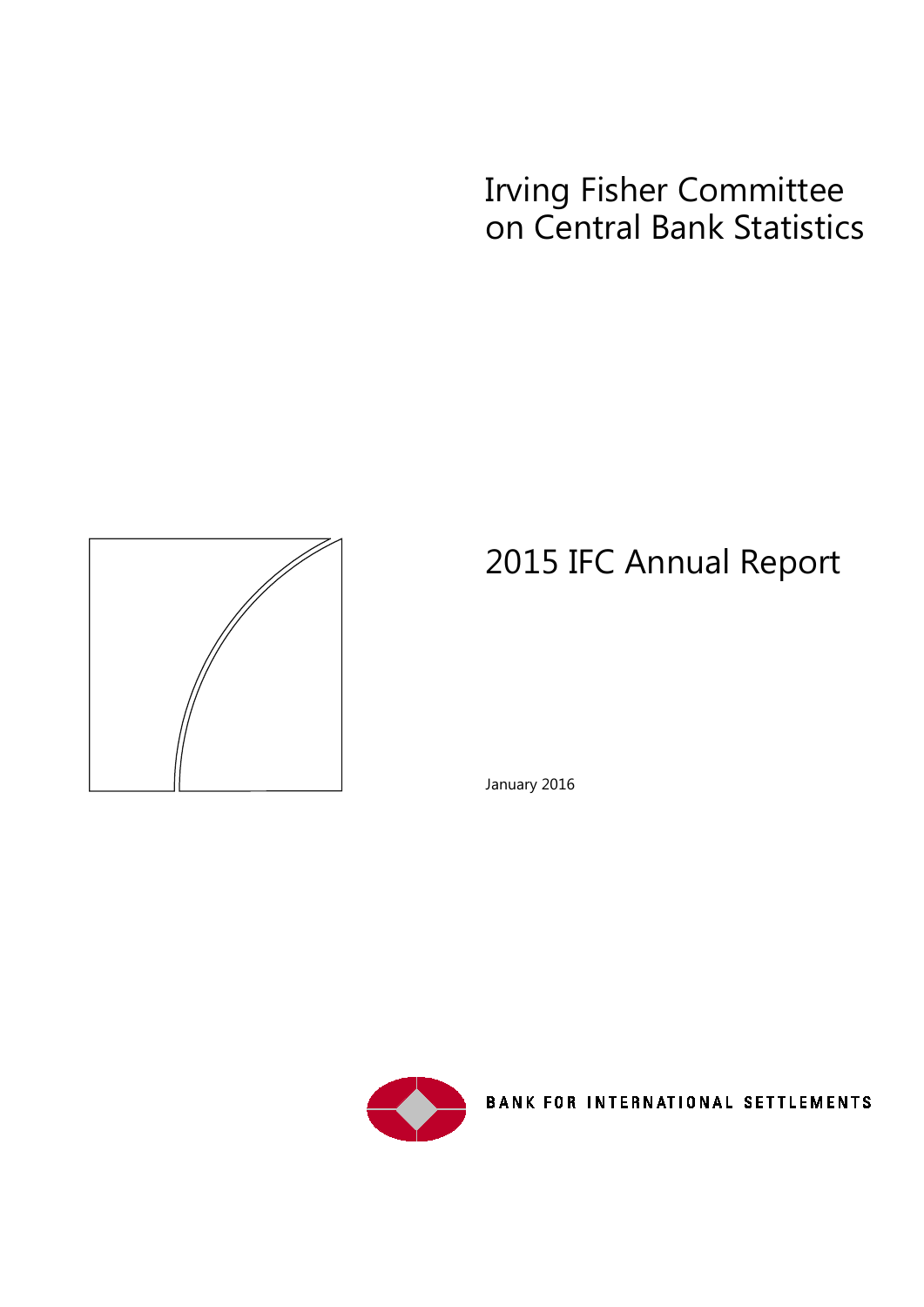The views expressed in this Annual Report do not necessarily reflect the views of individual IFC member institutions or the Bank for International Settlements.

This publication is available on the BIS website [\(www.bis.org\)](http://www.bis.org/).

*© Bank for International Settlements 2016. All rights reserved. Brief excerpts may be reproduced or translated provided the source is stated.*

ISSN 1991-7511 (online) ISBN 978-92-9197-398-9 (online)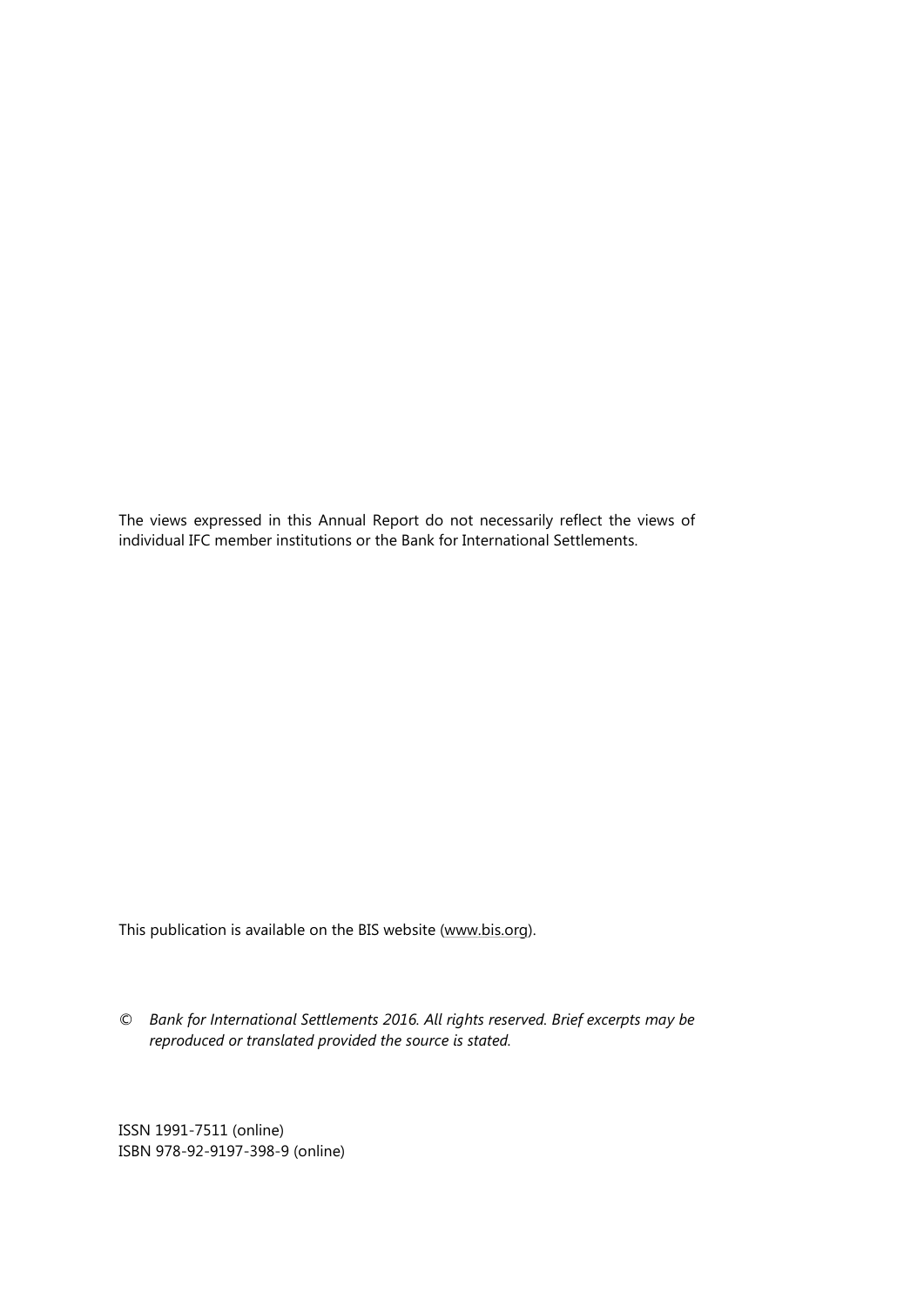### Contents

| 2015 Annual Report of the Irving Fisher Committee on Central Bank Statistics1     |  |
|-----------------------------------------------------------------------------------|--|
|                                                                                   |  |
|                                                                                   |  |
|                                                                                   |  |
|                                                                                   |  |
|                                                                                   |  |
|                                                                                   |  |
|                                                                                   |  |
|                                                                                   |  |
|                                                                                   |  |
| Annex 2: Executive summary of the report on Central banks' use of and interest in |  |
| Annex 3: Main messages of the IAG reference document Consolidation and            |  |
|                                                                                   |  |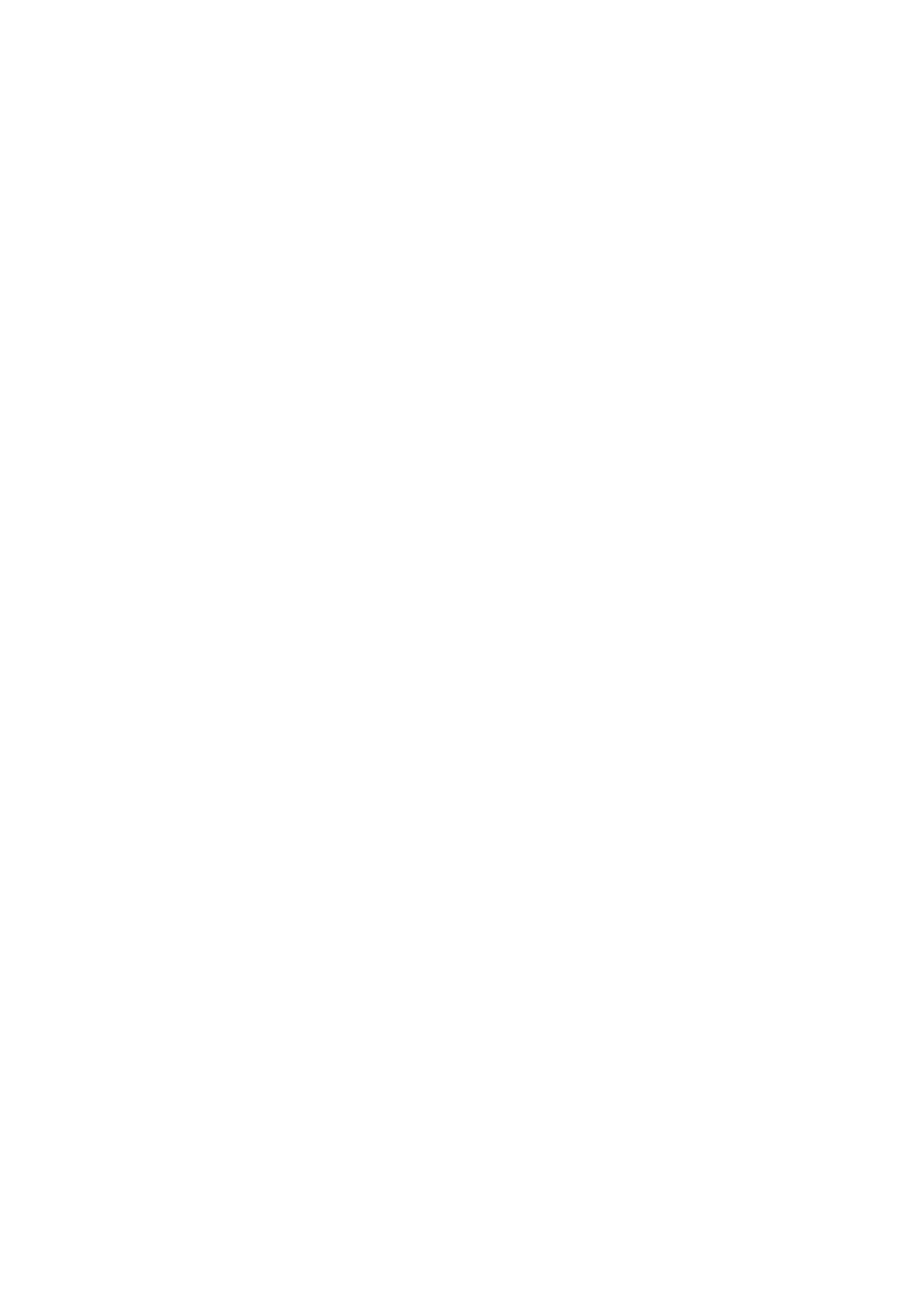# <span id="page-4-0"></span>2015 Annual Report of the Irving Fisher Committee on Central Bank Statistics

On 11 January 2016 the BIS All Governors' meeting approved the publication of this sixth Annual Report of the Irving Fisher Committee on Central Bank Statistics (IFC). It provides a brief update on the governance of the IFC, a review of its activities over the past year, and a summary of its plans for future initiatives.

### <span id="page-4-1"></span>Governance and organisation

The IFC is a global network of central bank economists, statisticians and policymakers that discusses statistical issues of interest to central banks. Its institutional members comprise central banks or international and regional organisations formally involved in central banking issues – the last member to join the IFC was the State Bank of Vietnam on 1 April 2015. The Committee now has 83 members, including almost all the BIS shareholder central banks.

On 26 July 2015, the Committee held its annual meeting under the chairmanship of Mr Turalay Kenç, Deputy Governor of the Central Bank of the Republic of Turkey, to discuss its activities, examine future work, and review the composition of its executive body (see Annex 1 for the composition of the IFC Executive).

The IFC is an affiliated member of the International Statistical Institute (ISI) under a memorandum of understanding agreed with the BIS. In addition, a growing number of IFC central banks – 27 as of November 2015 – have become ISI corporate members recently. Lastly, the IFC continues to contribute to ISI work, and in particular participated actively in the ISI's 60th biennial World Statistics Congress held in 2015.

## <span id="page-4-2"></span>IFC activities over the last year

The IFC organised several activities in 2015, with the support of its member central banks and a number of international organisations. The main areas covered were: financial inclusion; "big data"; international capital flows and balance of payments issues; data to support financial stability analysis; and other work supporting international statistical initiatives.

#### <span id="page-4-3"></span>Financial inclusion

Financial inclusion has become a fundamental issue for many governments and policymakers around the world, and the central banking community has a particular interest in it. The IFC has proved to be a useful forum in facilitating discussions on data issues related to this area. In 2015, it published IFC Bulletin no 38 on *Financial inclusion indicators*, based on the Sasana workshop co-organised with the Central Bank of Malaysia. The work of the IFC has supported the identification of a number of ways to promote financial inclusion through better data, building on its members' cumulated experience with data and measurement issues. Well founded data frameworks are essential when developing financial services for the poor, in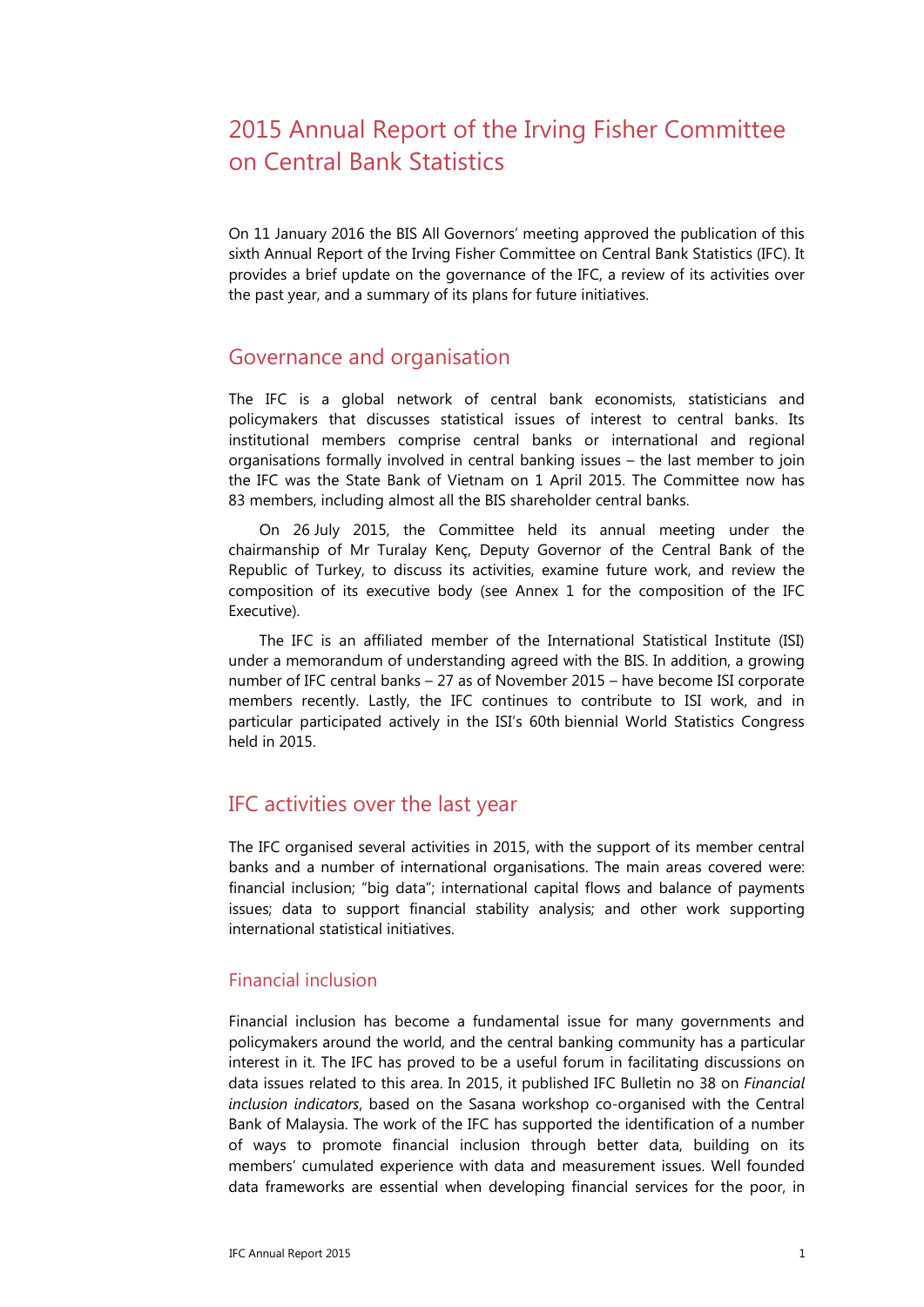both formal and informal markets, and adequate indicators are a precondition for good financial inclusion policies. They ensure that financial inclusion is properly assessed and that policies aimed at developing it are adequately implemented, monitored and adjusted as required. Good statistics can also help to strike a proper balance between encouraging innovation and the growth of financial services on the one hand, and ensuring that financial stability is preserved on the other.

Following consultation with financial standard-setting bodies, the Committee also organised in 2015 with the Central Bank of Malaysia and the Central Bank of the Republic of Turkey a survey to solicit information from its members on national practices and projects in the area of financial inclusion, including the implementation of international data initiatives and challenges faced by domestic authorities. The results of the survey are yet to be analysed and will serve as input into future work to improve and harmonise data on financial inclusion, with a particular focus on issues relating to regulation and payment systems.

### <span id="page-5-0"></span>"Big data"

The IFC has been actively working on the issue of "big data". This concept has emerged as an important topic in the fields of data creation, storage, retrieval and analysis, and most central banks have been trying to catch up with this development. Following the webinar organised with the ECB in 2014 on *Using big data for forecasting and statistics*, the Committee organised with the Central Bank of the Republic of Turkey and the ECB a survey in 2015 to assess central banks' experiences and interest in exploring big data.

The survey was answered by 69 IFC members and monetary authorities, and the results were published in the IFC Report on *Central banks' use of and interest in "big data"*. The main conclusions of the survey were the following (see Annex 2):

- There is strong interest in big data in the central banking community, in particular at senior policy level; but central banks' actual involvement in the use of big data is currently limited.
- Big data can be useful for conducting central bank policies, and is perceived as a potentially effective tool in supporting macroeconomic and financial stability analyses.
- Exploring big data is a complex, multifaceted task, and any regular production of big data-based information will take time, especially because of resource issues.
- Big data may also create new information/research needs, and international cooperation can add value in this context.

In view of the strong interest expressed by the central banking community, the IFC will continue to monitor developments and issues related to big data – such as the methodologies for its analysis, its value added compared with "traditional" statistics, and the specific structure of the data sets. However, considering that the scope of this work can be quite large, the Committee will focus on a few pilot projects on which central banks will be invited to cooperate so as to share specific experiences. The potential sources envisaged in this context relate to exploring: (i) internet data sets; (ii) administrative data sets; (iii) commercial data sets; and (iv) financial market data sets.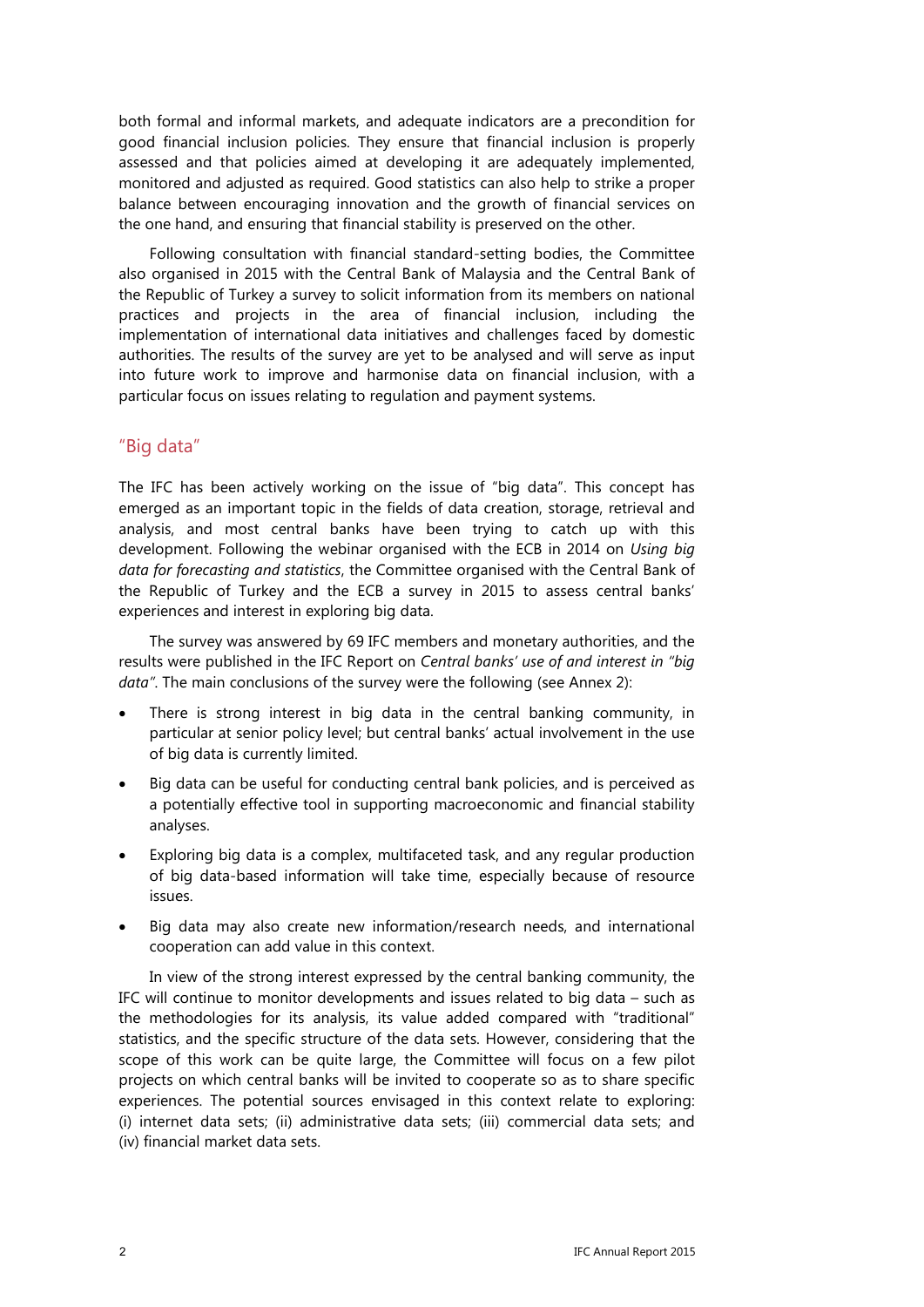#### <span id="page-6-0"></span>International capital flows and balance of payments issues

As regards work on capital flows, the IFC organised in 2015 a seminar on *Assessing international capital flows after the crisis* in cooperation with the Central Bank of Brazil and the Center for Latin American Monetary Studies (CEMLA). This seminar highlighted a number of areas of policy interest. First, it is essential to pay attention to how capital flows are registered, measured and interpreted, with a specific focus on their currency composition and maturity. Large inflows may have a sizeable macroeconomic impact, contribute to the build-up of vulnerabilities, and facilitate international spillover effects, especially through cross-border banking. Moreover, they can be highly volatile and lead to systemic disruptions when they reverse. Second, while data consistency, availability and reliability continue to vary across countries, the registration of capital flows has improved with the new global statistical standards. In particular, the measurement and reporting of balance of payments statistics and IIP data have been greatly enhanced with BPM6, *the Balance of Payments and International Investment Position Manual* (sixth edition). Third, attention should be devoted to the nationality, and not just the residence, of debtors and creditors when assessing international capital flows. One aspect is the link between global liquidity and domestic credit conditions, especially reflecting the role played by international banks' consolidated balance sheets. Another is the growing issuance of international bonds by foreign affiliates controlled by domestic corporates, the "second phase of global liquidity". Fourth, there are important communication challenges, since public attention continues to be focused narrowly on capital flows and not enough on balance sheet positions. Similarly, gross and not just net aggregates do matter in the assessment of financial stability issues – for instance, the importance of maturity and currency mismatches. Lastly, country-level approaches cannot be sufficient, and there is merit in developing a "global flow of funds matrix" to provide a more consistent picture of financial flows at the global level.

Turning to work on balance of payments (BoP) issues, the IFC has established the BOP.*net* network of BoP compilers. This network allows central bank members to promote knowledge-sharing and the exchange of experiences on BoP issues. The objective is not to provide methodological instructions or to set compilation standards, but rather to take stock of existing practices in an informal way. Central banks' feedback suggests that this network can indeed be an instrumental platform to support global statistical initiatives in specific areas, and work has already been initiated on bilateral BoP data and holdings of securities. Moreover, the network is expected to play a useful role in collecting central banks' views and liaising in a flexible manner with the appropriate bodies such as the IMF BOPCOM Committee which are reflecting on future developments related to BoP statistics.

#### <span id="page-6-1"></span>Data to support financial stability analysis

The IFC organised with the Central Bank of Poland in 2015 a workshop on *Combining micro and macro statistical data for financial stability analysis – experiences, opportunities and challenges*. This event was aimed at presenting theories and practical applications of statistical data and frameworks supporting both the micro and macro aspect of financial stability analyses. Special attention was paid to integrated solutions designed to analyse the interdependencies between these two dimensions of financial systems' stability. The workshop highlighted a number of issues that are particularly relevant in this context.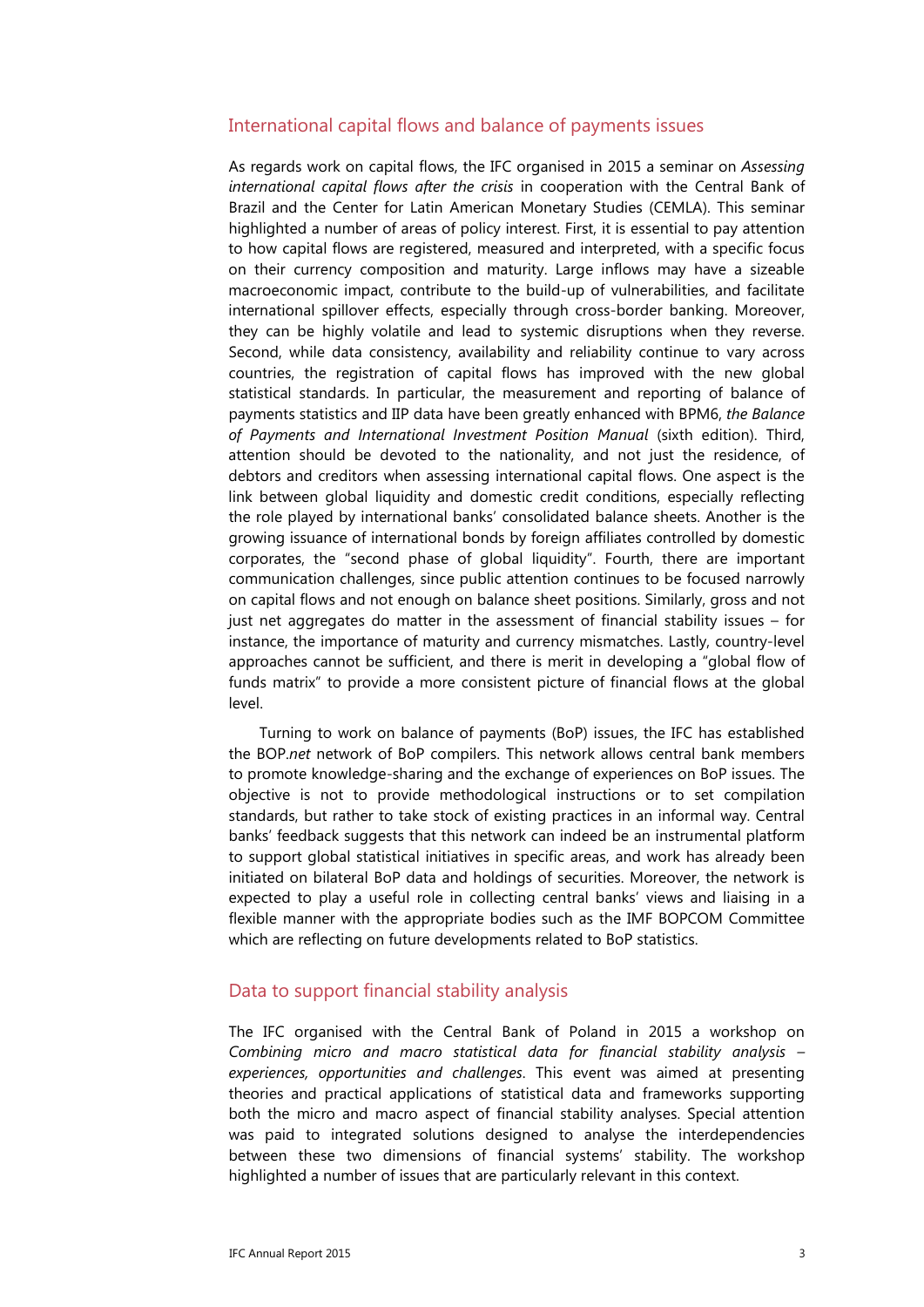To begin with, the recent financial crisis has shown the shortcomings of supervision and financial stability analysis based solely on micro-level data investigation. It was also a catalyst for developing new statistical and analytical frameworks that take better account of the processes affecting the entire financial system, and not just the perspective of specific financial institutions. Information systems are thus being re-engineered so as to integrate micro- and macro-level information and appropriately tackle the risks faced by individual firms and their whole financial networks. A promising avenue for addressing this duality is the development of micro- and macro-data-integrated statistical frameworks – for instance, to construct relevant macroprudential indicators.

In addition, there is a growing recognition of the richness of micro, granular data sources and of their interest for financial stability analysis. This is particularly relevant for entity-level credit information, and many countries have set up central credit registers to that end. On the one hand, these databases support micro-level supervision, especially for credit and counterparty risk analysis. On the other hand, they also provide more "macro" information about the domestic and cross-border connections of financial institutions, supporting the analysis of credit and counterparty risk contagion across sectors and jurisdictions.

However, the development of the new statistical frameworks remains limited by the scarcity of reliable and timely statistical data. For instance, on- and off-balance sheet positions are still not described or reported with sufficient granularity. Furthermore, the limited degree of statistical data harmonisation is hindering the analysis of connections among financial institutions, not least across jurisdictions. From this perspective, there is value in intensifying cooperation between national and international institutions. A number of initiatives aimed at the harmonisation of statistical data frameworks have already been launched, especially under the umbrella of the G20, and need to be correctly implemented to ensure a proper mobilisation of micro-type information at the global level.

#### <span id="page-7-0"></span>Other work supporting international statistical initiatives

The IFC sponsored several sessions at the ISI's 60th biennial World Statistics Congress in 2015 on various topics such as: *Central bank sources and uses of derivative statistics*; *Improving government debt statistics*; *The use of surveys by central banks*; *Developing and improving sectoral accounts*; and *Micro data for multipurpose data provision*.

Another significant part of the Committee's work has been pursued in liaison with other international initiatives, especially the Data Gaps Initiative (DGI) endorsed by the G20 in the aftermath of the financial crisis in 2009. One important topic in 2015 was the completion of the recommendation to the Inter-Agency Group on Economic and Financial Statistics  $(IG)^1$  $(IG)^1$  to investigate the issue of monitoring and measuring cross-border exposures of corporations with the intention of promoting reporting guidance and the dissemination of data. The completed reference document on *Consolidation and corporate groups: an overview of methodological* 

-

<span id="page-7-1"></span>The IAG is composed of senior officials of the statistical functions of the BIS, the IMF, the ECB, Eurostat, the OECD, the World Bank and the UN (see [www.principalglobalindicators.org\).](http://www.principalglobalindicators.org/) The BIS (IFC Secretariat) provided the secretariat for the work on this particular recommendation.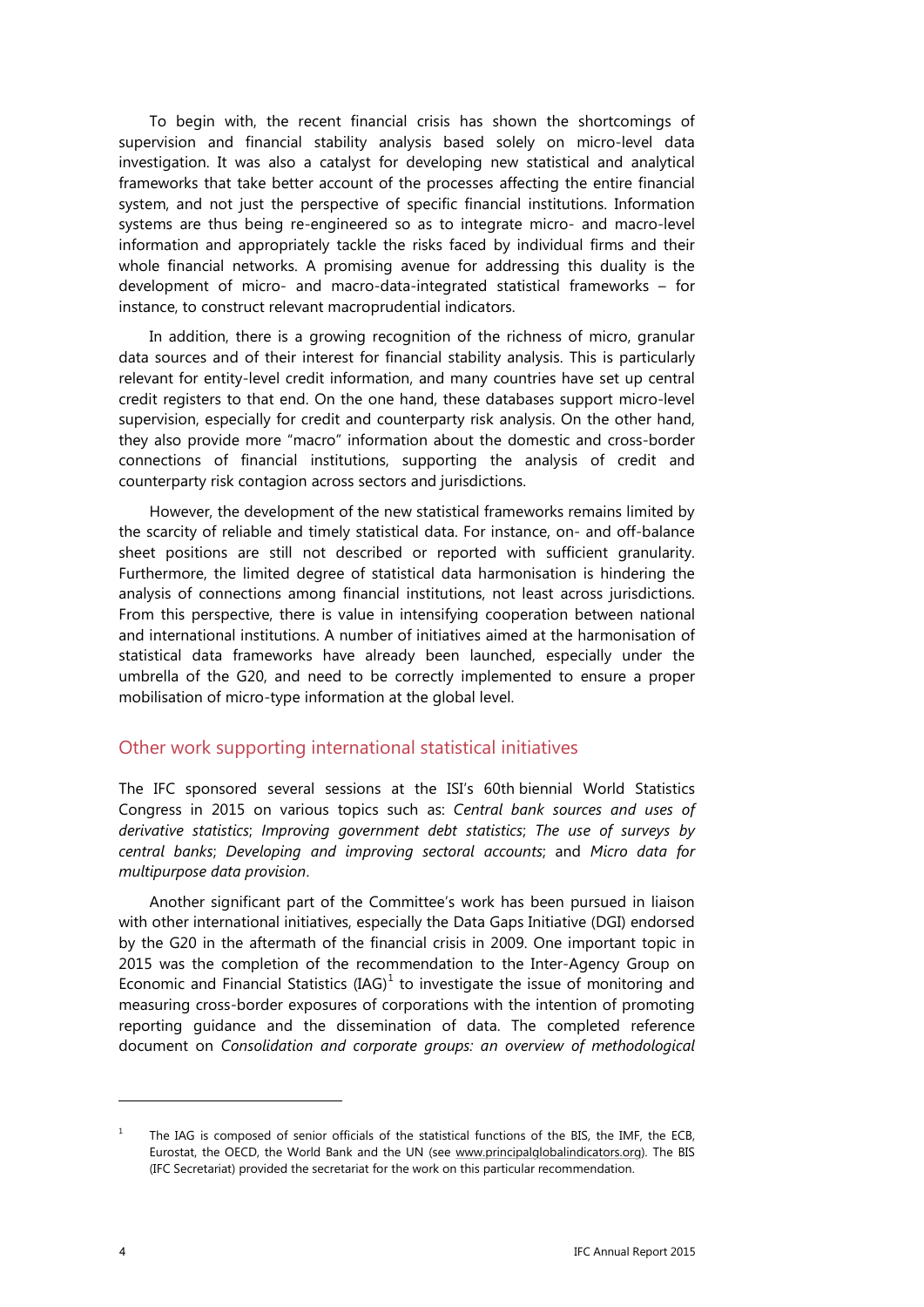*and practical issues* was based on the outcome of an IAG-IFC workshop on *Residency/local and nationality/global views of financial positions* (Annex 3). It provides a stocktaking of the methodologies of the various statistical systems in use, especially as regards the definition of corporate groups, the consolidation concepts adopted, and the comparability of the various existing data sets. It also suggests some methodological and practical avenues to facilitate the measurement and monitoring by users of these statistics on the positions of groups of financial and non-financial corporations. Lastly, it highlights work that could be undertaken to measure and monitor cross-border exposures of corporations and which is now being considered in the context of the second phase of the DGI as from 2016.

Another key recommendation of the DGI has been to develop and improve sectoral financial accounts. To that end, the IFC has been organising workshops for central banks in various regions, in close coordination with other international organisations such as the IMF and central banks. An important objective for the interest of the central banking community is to augment the "traditional" national accounts framework to present information on financial flows and positions on a sectoral basis. Such "integrated sectoral financial accounts" can be instrumental in supporting financial stability analyses. However, the development of financial accounts brings with it acute data challenges. The IFC will continue to promote knowledge-sharing on this important topic for central banks and to identify best practices.

Yet a third recommendation worth mentioning in the second phase of the DGI relates to data-sharing. The IFC report on data-sharing published in 2015 has been openly referred to by several G20 member countries in this context. In addition, there is general interest in updating the work undertaken by the IFC on datasharing issues and good practices between statistical and supervisory authorities. This will be done in the context of the membership survey to be conducted in 2016 among IFC participants.

### <span id="page-8-0"></span>Looking ahead

In 2016, the Committee will further its work in the various areas outlined above, especially on big data, financial inclusion, financial stability analysis, balance of payments issues and financial accounts – with an additional regional workshop on Developing and improving sectoral financial accounts to be held at the Bank of Algeria in January 2016. It will also continue to work on those aspects of the DGI that are relevant for the central banking statistical community. Furthermore, it will continue to contribute actively to the activities of the ISI, especially towards the preparation of the next ISI World Statistical Congress scheduled in Morocco in 2017, which will be organised with the support of the Bank of Morocco.

A key event will be the IFC 2016 Biennial Conference, which will be held at the BIS in Basel on 8–9 September 2016. The programme of the conference will provide a welcome opportunity for the central banking community to review a number of statistical issues that are relevant at the current juncture, including data-sharing arrangements and techniques, the development of micro statistical identifiers, and indicators on the stance and impact of monetary policies. Lastly, an IFC workshop will be co-organised with the National Bank of Belgium on data issues raised by macroprudential policies, reflecting the strong interest expressed by IFC members in this topic.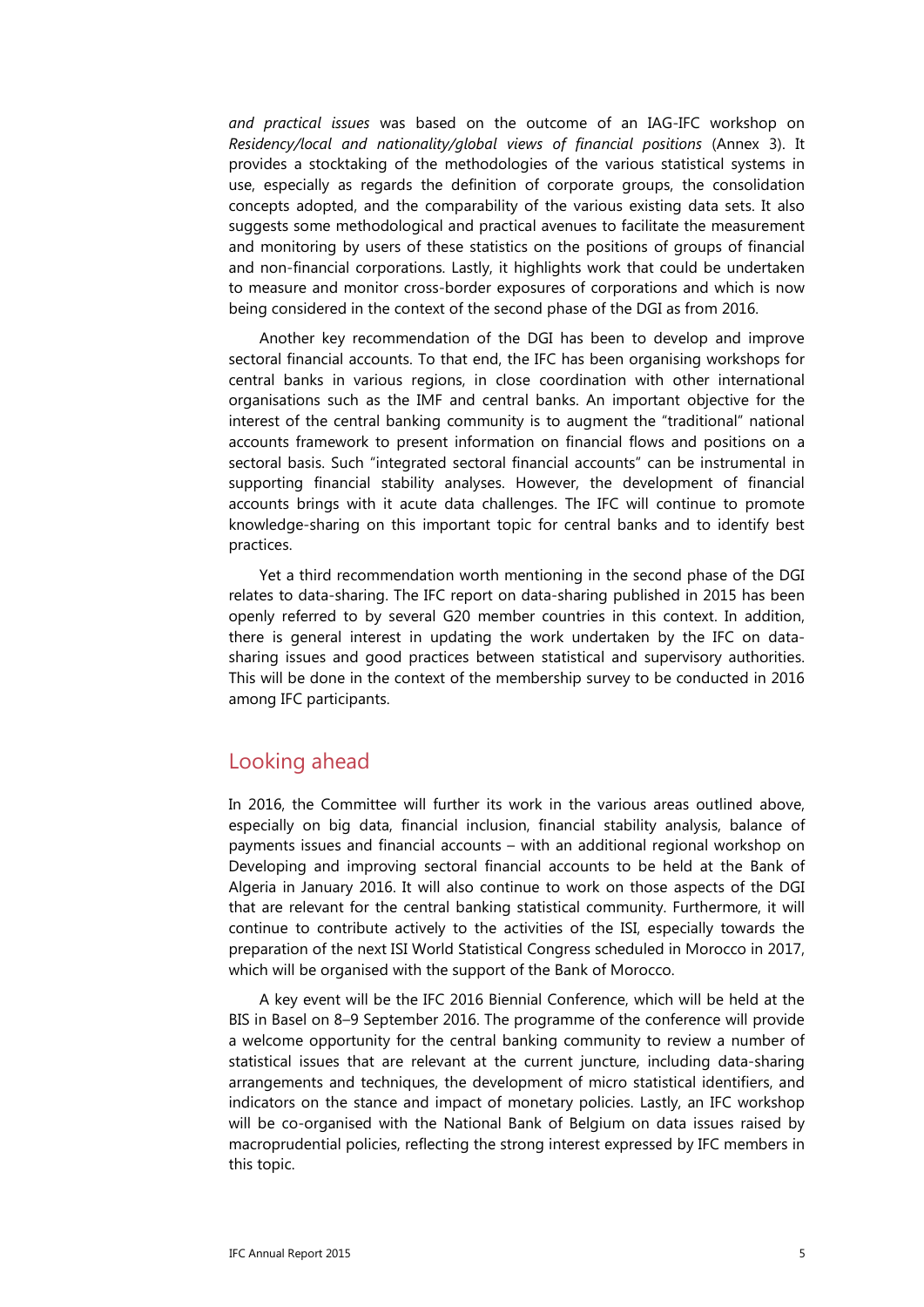# <span id="page-9-0"></span>Annex 1 Members of the IFC Executive as of December 2015

Early in 2015, one position on the Executive (previously occupied by Ms Gülbin Şahinbeyoğlu) became vacant and was filled by Mr Hock Chai Toh, Director of the Statistical Services Department of the Central Bank of Malaysia, for a term up to end-2017. In addition, Mr Joon Jung, a previous member of the Executive, left his position at the Bank of Korea, and his successor, Mr Seung Hwan Park, Director of the Monetary and Financial Statistics Division, was invited, in line with IFC rules, to join the Executive until the completion of Mr Jung's remaining term (end-2015).

In July 2015, at its annual meeting, the Committee endorsed the proposal to renew the mandates of its five departing members – Katherine Hennings (Brazil, Vice-Chair), Aurel Schubert (ECB, Vice-Chair), Charles Thomas (United States), Masahiro Higo (Japan) and Seung Hwan Park (Korea) – for another three-year term, ie up to end-2018.

The table below shows the composition of the IFC Executive as of 1 January 2016:

|                             | <b>Executive member</b>               | Institution                                      | Term        |
|-----------------------------|---------------------------------------|--------------------------------------------------|-------------|
| $\mathbf{1}$ .              | Mr Turalay KENÇ<br>(Chair)            | Central Bank of the Republic of Turkey           | 2015-17     |
| $\mathcal{P}_{\mathcal{C}}$ | Ms Katherine HENNINGS<br>(Vice-Chair) | Central Bank of Brazil                           | 2010-18     |
| 3.                          | Mr Aurel SCHUBERT<br>(Vice-Chair)     | European Central Bank                            | 2006-18     |
| 4.                          | Mr João CADETE DE MATOS               | Bank of Portugal                                 | 2015-17     |
| 5.                          | Mr Eugeniusz GATNAR                   | National Bank of Poland                          | $2014 - 16$ |
| 6.                          | Mr Masahiro HIGO                      | Bank of Japan                                    | $2013 - 18$ |
| 7.                          | Mr Robert KIRCHNER                    | Deutsche Bundesbank                              | 2015-17     |
| 8                           | Mr Olorunsola Emmanuel OLOWOFESO      | Central Bank of Nigeria                          | $2014 - 16$ |
| 9.                          | Mr Seung Hwan PARK                    | Bank of Korea                                    | $2015 - 18$ |
| 10                          | Mr Charles THOMAS                     | Board of Governors of the Federal Reserve System | 2009-18     |
| 11 <sub>1</sub>             | Mr Hock Chai TOH                      | Central Bank of Malaysia                         | 2015-17     |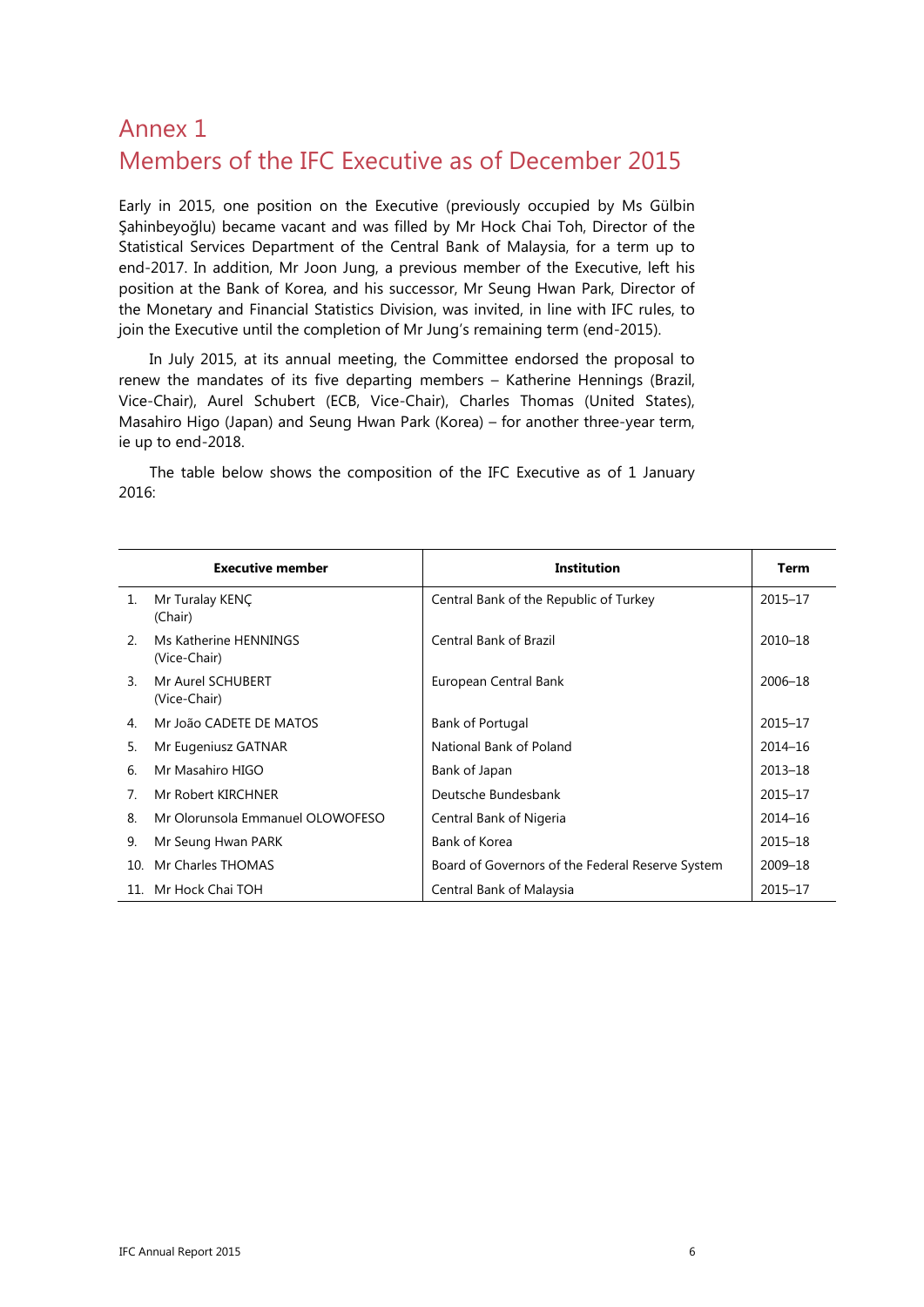# <span id="page-10-0"></span>Annex 2

# Executive summary of the report on *Central banks' use of and interest in "big data"*[2](#page-10-1)

This report presents the results of the 2015 IFC survey of central banks on the use of and interest in big data. The aim of this survey was twofold:

- (i) to take stock of central banking experience in the use of big data; and
- (ii) to explore central banks' interest in this topic with a view to defining a roadmap for further action.

The online survey took place in early 2015. The vast majority (69) of IFC member central banks responded, representing a response rate of 83%. The main conclusions of the survey are the following:

**Conclusion 1:** *There is strong interest in big data in the central banking community, in particular at senior policy level***.** Around two thirds of central banks are formally discussing or reviewing this topic internally.

**Conclusion 2:** *Central banks' actual involvement in the use of big data is currently limited***.** In contrast to their interest in the topic, only one third of the central banks surveyed are already using big data sources regularly or have started pilot initiatives. The related big data projects consist primarily in using conventional structured data sets (relying, for instance on "official and administrative" sources and on micro data reported by the banking industry). However, there also seems to be a significant amount of interest in using private big data sources, such as Google search data, commercial data vendors' data sets, mobile positioning data and news media.

**Conclusion 3:** *Big data can be useful for conducting central bank policies***.** However, "conventional structured data sources" appear to be better known and more effectively mobilised than "new" big data sources. This might reflect the accumulated experience of central banks in working with large data sets from public sources or micro supervisory data, as well as the challenges posed by using new, private big data sources.

**Conclusion 4:** *Big data is perceived as a potentially effective tool in supporting macroeconomic and financial stability analyses***.** Most central banks surveyed expect to see a growing use of big data sources for macroeconomic and financial stability purposes, especially in the areas of: economic forecasting (for economic indicators such as inflation, housing prices, unemployment, GDP, industrial production, retail sales, external sector developments and tourism activity); business cycle analysis (eg sentiment indicators, nowcasting techniques); and financial stability analysis (eg construction of risk indicators, assessment of investors' behaviour, identification of credit and market risk, monitoring of capital flows and supervisory tasks). Moreover, it was felt that big data could also be used to enhance the quality of existing, "more conventional" statistics.

-

<span id="page-10-1"></span><sup>2</sup> Available at<http://www.bis.org/ifc/publ/ifc-report-bigdata.pdf>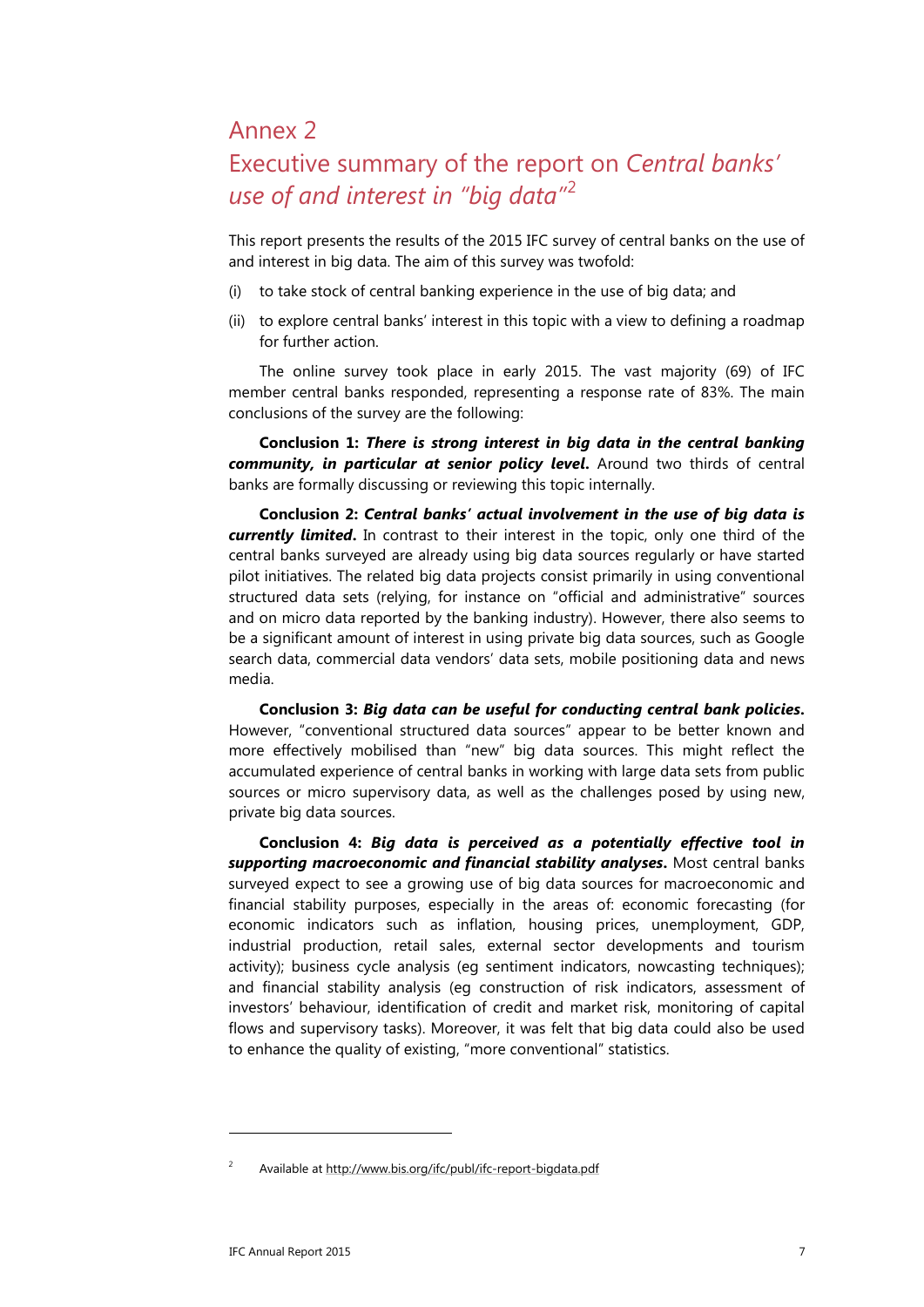**Conclusion 5:** *Big data may also create new information/research needs.* Interestingly, a significant proportion of the central banks surveyed expressed an interest not only in how big data information can help them to better analyse economic variables, but also in assessing the potential economy-wide influence of big data activities (eg web searches).

**Conclusion 6:** *International cooperation can add value.* More than 70% of the central banks would like to cooperate with their counterparts when investing in the area of big data. The way forward, as expressed by the vast majority of the respondents, is to draw up a roadmap and define specific pilot projects. This stepby-step approach is perceived to be the most effective, particularly for clarifying the benefits of using big data sources, managing the associated challenges, and supporting the implementation of central bank policies.

**Conclusion 7:** *Exploring big data is a complex, multifaceted task.* Central banks have identified as many as nine priority areas to focus on. These cover a wide range of topics, from purely statistical ones (eg sampling techniques) to economic analyses (eg summary indicators), administrative issues (eg resources) and public policy (eg communication).

**Conclusion 8:** *Regular production of big data-based information will take time, especially because of resource issues.* A large majority of the respondents (ie close to 60%) do not consider that their central bank is ready to start regular statistical production using big data sources. A major concern relates to high costs in terms of investment in human capital and IT.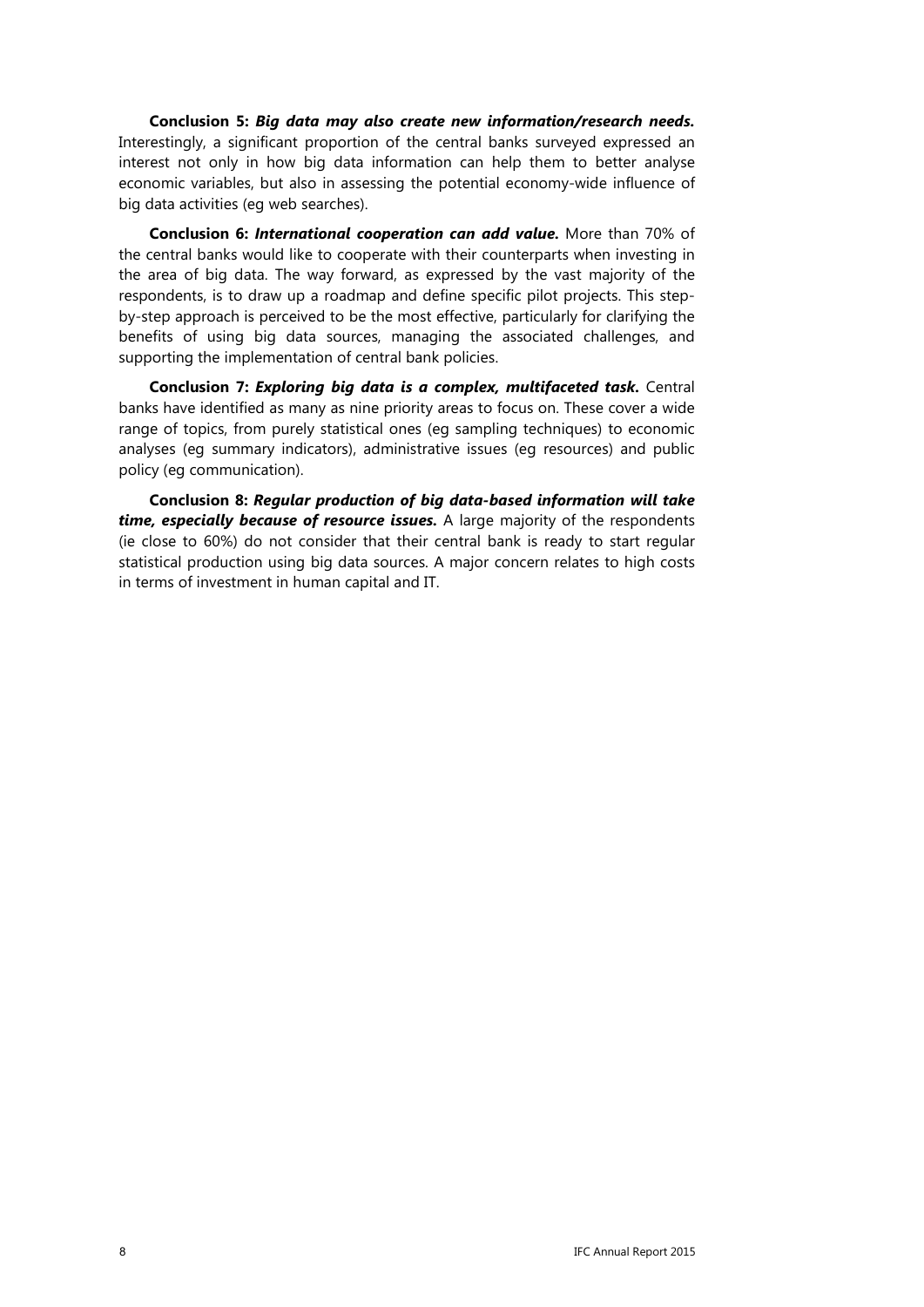## <span id="page-12-0"></span>Annex 3

# Main messages of the IAG reference document *Consolidation and corporate groups: an overview of methodological and practical issues*<sup>[3](#page-12-1)</sup>

A key objective is to achieve a proper measuring and monitoring of (cross-border) exposures of financial and non-financial corporations, including foreign exchange and derivatives exposures. A first step is to take stock of the existing cross-border data, which measure financial positions, revaluations and transactions of financial and non-financial corporations. One primary source is the balance of payments and international investment position statistics, whose methodology is fully aligned with the residency-based approach described in the 2008 System of National Accounts (SNA). In addition, the national accounts framework provides a way to distinguish corporations under the concept of control. Certainly, the aggregated data are usually non-consolidated, but consolidated presentations can occasionally be applied to specific sectors or subsectors for analytical or policy purposes.

This residency-based approach could be usefully complemented by a "corporate group" approach as already implemented in the business accounting and the financial supervisory frameworks (and also hinted at to some extent in statistical frameworks such as the SNA). On the basis of the concept of control, controlling and controlled units can be aggregated and their financial statements consolidated so as to eliminate intragroup positions and flows. The resultant corporate groups usually include units resident in different economies and operating in different sectors/subsectors. The problem, however, is the impossibility of reconciling aggregated data compiled on a residency basis and those constructed under the corporate group approach (one would have to split a corporate group into the various subgroups residing in each of the relevant countries). This means that further research needs to be done to facilitate the comparison between the existing business accounting, supervisory and statistical standards and practices, and to combine them in an analytically useful way. The implementation of the Legal Entity Identifier (LEI) initiative would represent an instrumental step towards facilitating this endeavour.

In practice, making these two approaches complementary requires a number of actions. One is to properly define the key concepts of control and residency versus nationality. A second is to review the methodological and practical issues of handling the concept of consolidation and the definition of corporate groups (including banks and financial groups). Another is to develop specific initiatives aimed at measuring and monitoring (cross-border) exposures of non-financial and financial corporations, as envisaged by Recommendation 13 of the Data Gaps Initiative launched in 2009.

-

<span id="page-12-1"></span>Available at<http://www.bis.org/ifc/publ/iagrefdoc-oct15.pdf>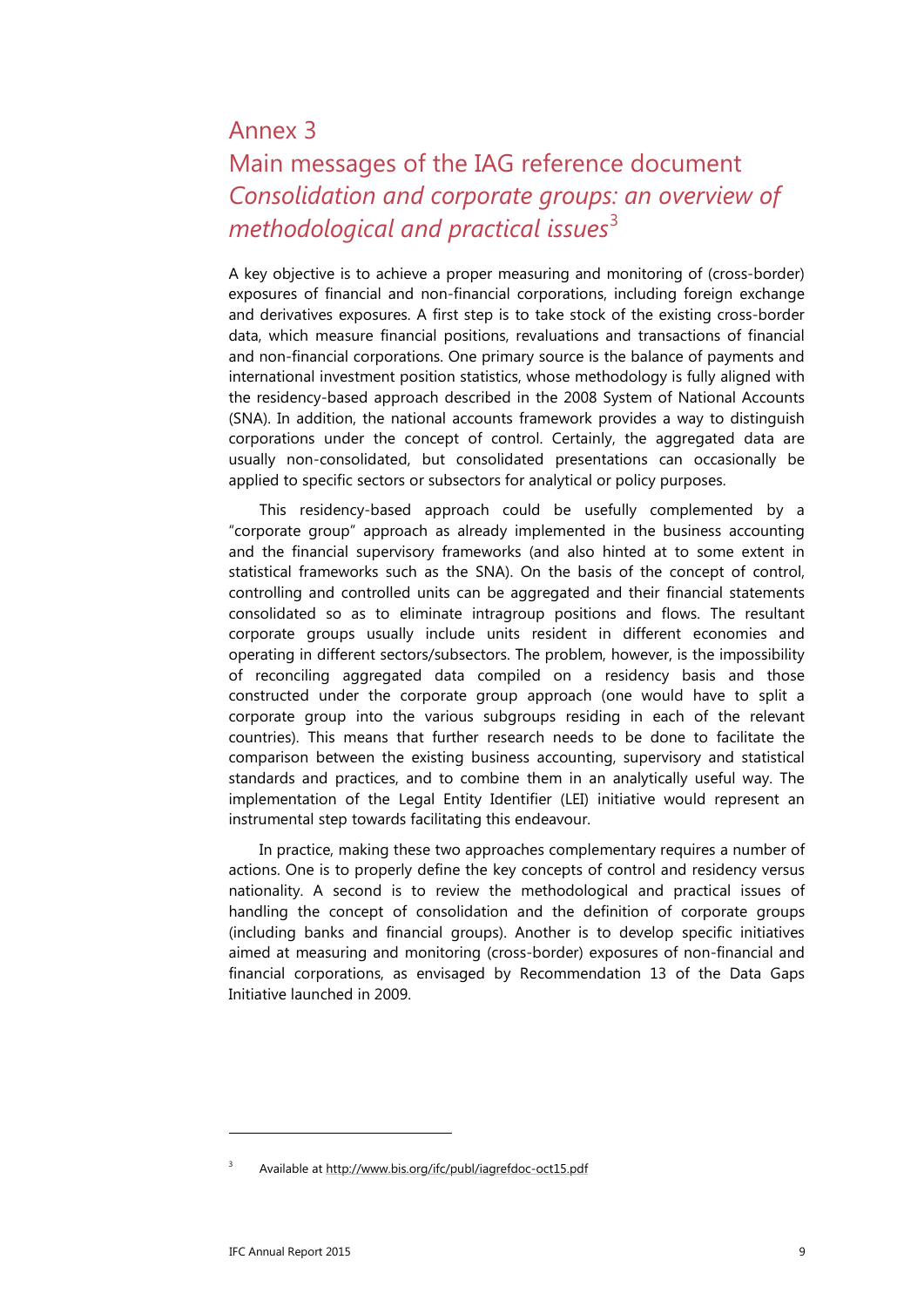In particular, a number of areas have been identified in which further statistical work could be carried out, namely to:

- Promote the measurement of domestic and foreign assets and liabilities of financial and non-financial corporations, especially through the international investment position statistics based on the residency approach.
- Enhance the comprehensiveness and consistency of the data collected under existing residency, nationality and consolidated approaches so as to explore possible consistent measures for monitoring corporations' cross-border exposures, both on- and off-balance sheet (especially through the operations of their overseas subsidiaries). To that end, mobilise to the extent possible information on controlling entities and intragroup positions so as to better understand intragroup funding and risk transfer issues.
- In the context of the second phase of the Data Gaps Initiative, scheduled to be initiated in 2016, rely to the extent possible on existing data collections, especially those of the BIS (eg international banking statistics (IBS), debt securities) and the IMF (intragroup funding through the Coordinated Direct Investment Survey (CDIS) and Standardized Report Forms (SRFs) for Reporting Monetary Data) as well as the OECD (multinational enterprises (MNEs)). This second phase will, in particular, represent a key opportunity to encourage greater participation in these data collections on the part the countries with systemic impact on the global financial system.
- Encourage current OECD work on integrating foreign direct investment and MNE statistics so as to build consistent data series for large globally operating corporates. A case in point is the assessment of the actual cross-border exposures of MNEs headquartered in a country, especially those booked through their overseas subsidiaries.
- Address data gaps related to corporate hedging activities and other derivatives-related positions, especially via improved business accounting disclosures, reduced gaps in statistical reporting and increased availability of (consolidated) outstanding derivatives positions.
- Encourage countries and international and supranational organisations to work together on promoting convergence in: drawing up definitions of consolidation applicable to corporations; improving the definition and measurement of risk exposures, in coordination with the relevant bodies; and supporting the ongoing initiatives already being undertaken in the context of the statistical collections of the BIS.
- Further improve the "infrastructure" for an easier consolidation of statistical data at a granular corporate level, in particular by: (i) promoting the reporting of "relationships" among individual firms through the development of registers that draw on the LEI initiative to facilitate the identification of foreign subsidiaries and the approach of group-level information; and (ii) enhancing the standardisation of the identification of financial instruments.
- Encourage international and supranational initiatives to identify and regularly review the structure and nationality of corporations included in groups operating at global level, by mobilising existing information (eg business registers, supervisory public information and consolidated balance sheets) and conducting reconciliation exercises. The disclosure of reconciled and updated reference lists should be supported to improve the consistency of consolidated statistics and remove double-counting. The inclusion of relationship data in the